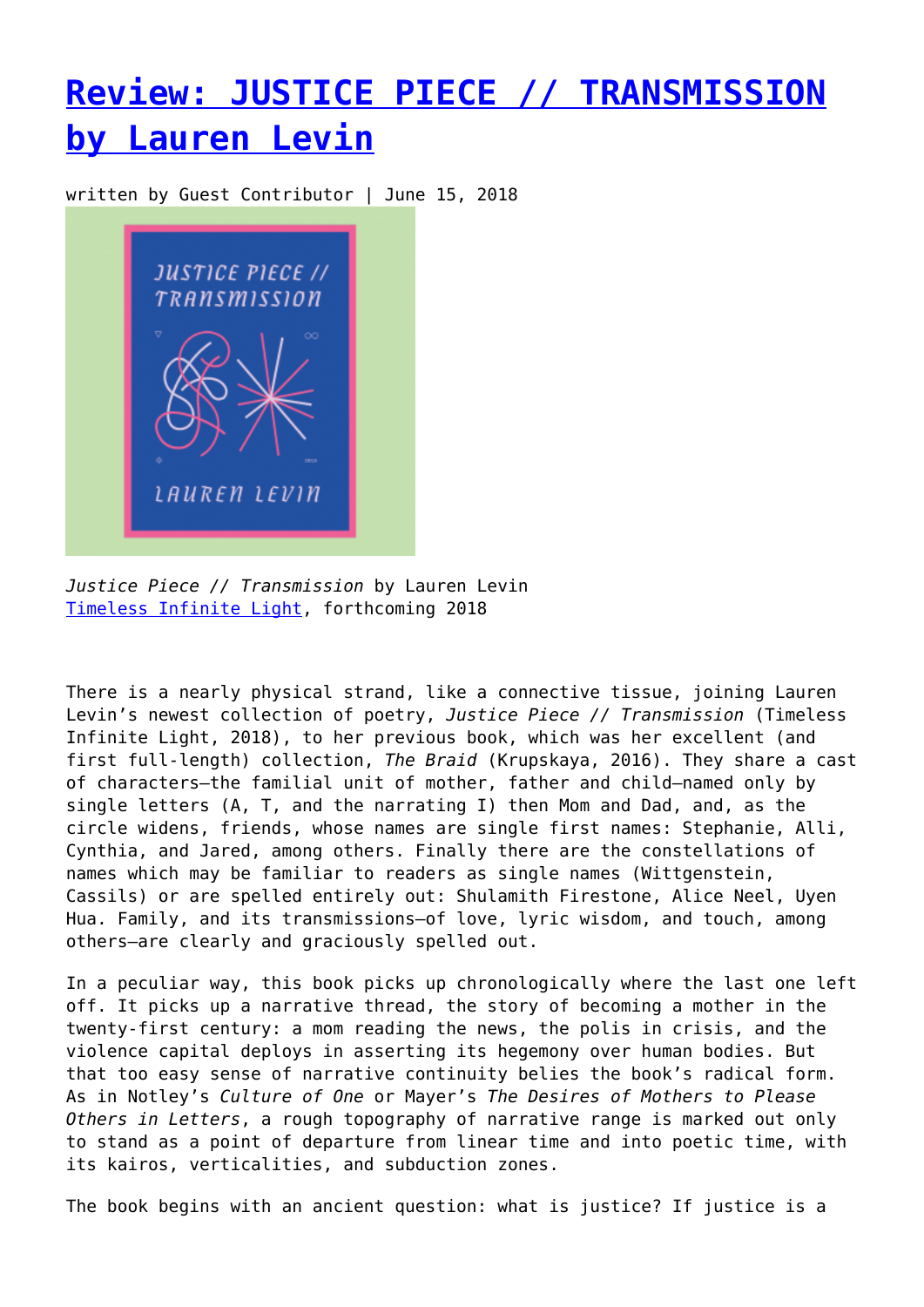kind of transmission, the formal condition of possibility for all transmission is embodied here as the internal conduit between mother and child, the placenta. Justice embodied as placenta is a relational organ developed in maturity—anticipated, then intuited, and finally "disposed of as trash." It grows in the dark, and so is both absolutely private and yet totally contingent upon mutual use. Indeed, if justice is figured as this filament (a braid?), it is formed out of its very mutuality: "The placenta I grew" (21) also "grew from her cells, not mine" (21). It is both the mother's and her baby's organ. This *both / and* rather than *either / or* indicates the paradoxes out of which, for Levin, justice might reveal itself. Although its occlusion, its very resistance to revelation, also seems crucial. She quotes the art historian Linda Nochlin: "One studies what prevents representation" (52).

To think justice as placental is to chart a course not only politically revolutionary, but also lyrical. Cell by cell, an organ is formed by virtue of two, for the benefit of both, in advance of an unknown future. Teleological causality (what is this for?) is already out of the picture, a moot question. In a way, justice as placenta figures as faith in an unknown other, plain and simple. This is posited against a number of brain-dead albeit sadly quite familiar alternative formulations of justice—"to have the world live inside my indifference instead of the other way around" (23); or the Kol Nidre, which is "not actually a prayer but a legal formula" (30). There are some almost accurate descriptions of justice: "Justice as the form in which / each group is served its portion" (26) is not quite true, it seems. Against these Levin asserts "the refusal to hide that justice is made of rotting parts." The word *parts* here feels at once totally vague and utterly precise. Lyric poetry finds fledgling form in the relation of minute parts each to one another, and it is our body parts that finally make up justice. Entropy—rot, rust, mold—emphatically applies to these relationships, contravening the fictive ideologies about justice advanced by those who wish to remain in power. Parts situate themselves against the others in their orbit, catch one anothers' light, grow and dazzle in some series, and die. Real justice, in the span of this long poem, is formed out of relationality, has a life (and a death), and is an end in itself.

It is our wrong definitions of justice, the generalizing names we put on a dynamic or complex, that suffocate the lyric along with any possibility of revolutionary action. The usage of the verb "to serve" along with "justice" crops up several times. Can justice be served? By and upon whom? When the verb is used intransitively we more easily elide the "objects" upon whom justice is served. Levin plays out what happens when generalized, static terms hone in to the level of human bodies. She writes:

A male was shoving someone's face into the ground A cop was shoving a girl's face into the ground A cop was shoving a black person's face into the ground A white cop was shoving a young black girl's face into the ground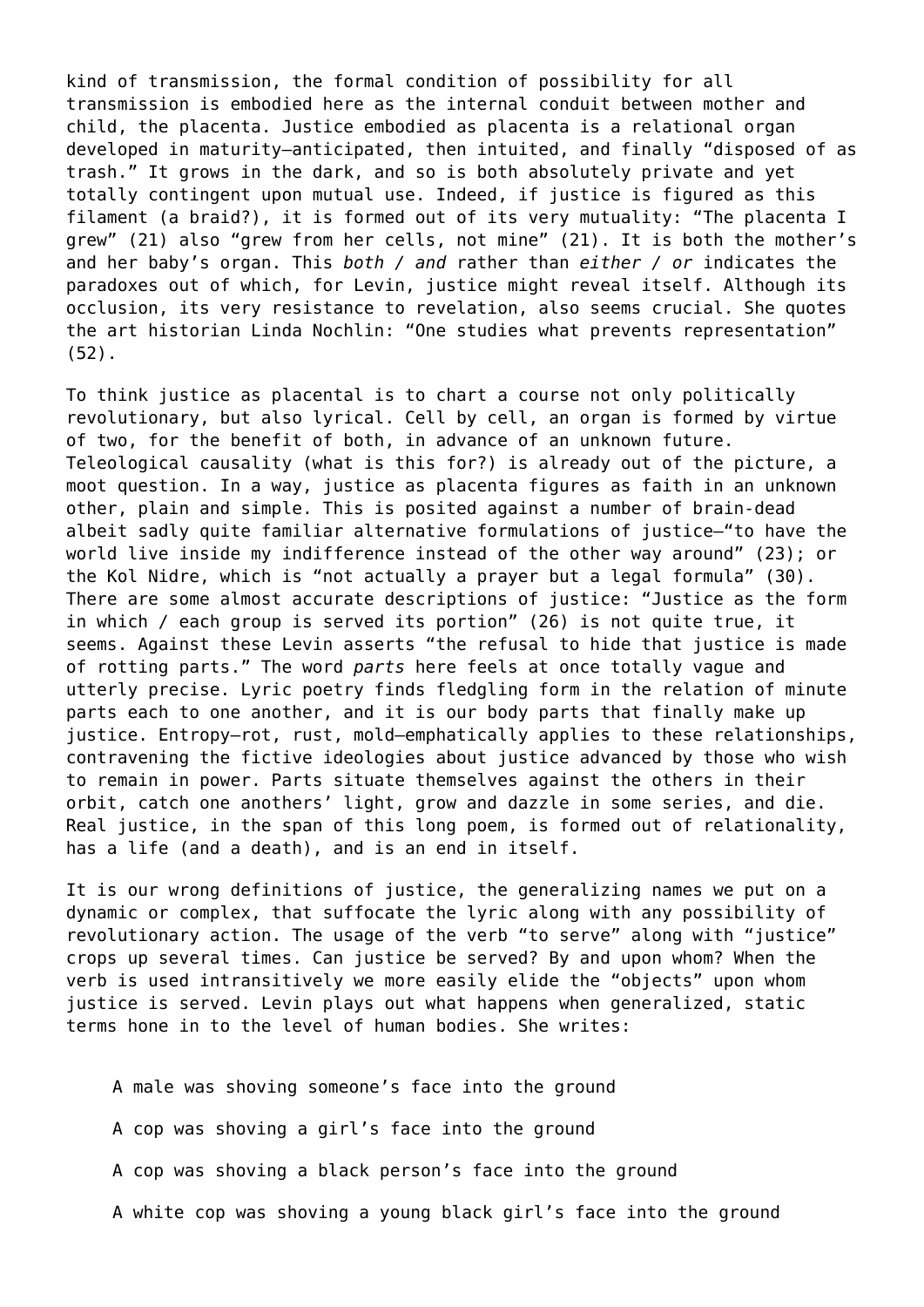Officer Eric Casebolt was shoving a young black girl's face into the ground

Officer Eric Casebolt was shoving Dajerria's face into the ground

Eric was shoving Dajerria Becton's face into the ground (11)

Injustice, enacted by the police-state on the bodies of minorities, casts itself as an intransitive verb, passively enacted upon humans stripped of agency. It thereby creates for itself a categorical exception from the (lyrical) particulars of real life: afternoons, bodies, dirt. It metastasizes into a fiction, an ideology. This implicates parenthood also, with its inevitable hierarchies: A has no agency, or reduced agency, and so the narrator feels guilt surrounding the relation of justice between parent and child. "What does justice mean to you / If you would give up your mastery" (45). Real justice, formed out of relationality for no 'reason' at all, in lightless womblife, remains as such incomprehensible and unassimilable to the hierarchies of the police-state and even the traditional family. Quoting the *New York Times*, Levin writes: "The placenta has typically been given such little respect in the medical community that wanting to study it was considered equivalent to someone in the Navy wanting to scrub ships' toilets with a toothbrush" (16). Justice of the sort Levin envisions erases hierarchy, defies reason, exults in lyric particularity, and manifests organically by virtue of, and in deferral to, the other.

Jargon, of both the medical variety, as well as the technical and cultural, crackles at the edges of *Justice Piece // Transmission*. These bits operate as indicators of patriarchy at work—a sort of patriarchy (it seems important to note) that is more a totalizing and totalized mindset than the particular words and actions of particular men. Although it is also that. "Of course everything is about patriarchy" (41): it is an all pervasive milieu that reveals itself often in jargon (I learned what "vocal fry" is), medicalese and legalese, and in tech-speak. "Never have I wanted to turn the comments off more than I do right now" (53) implies that the "comments" are, and will remain, on. For women, privacy is rendered impossible. "Comments," even when they are not the sort of internet troll misogyny literally reduplicating in a thread, have become perhaps more emphatically internalized and normalized among women.

"When a problem touches every point / seeing it everywhere should require no art" (41). Patriarchy, and the totalizing injustice it engenders, do catch Levin's eye everywhere. But the particularity of physical touch offers resistance to it, as a conduit for transmission. When mutual aid (to borrow from Kropotkin) and mutual need are embodied in touch, as in the placental form, the condition of possibility for real justice opens. The narrator quotes Uyen Hua: "The body is touching / the body is being touched" (98). Much earlier on, in thinking through justice, she writes, "Why does justice make me think so much about touching / failures of touch" (14).

Justice (real justice, as opposed to the violent administration of the police-state) is figured throughout the first section of the book as what is